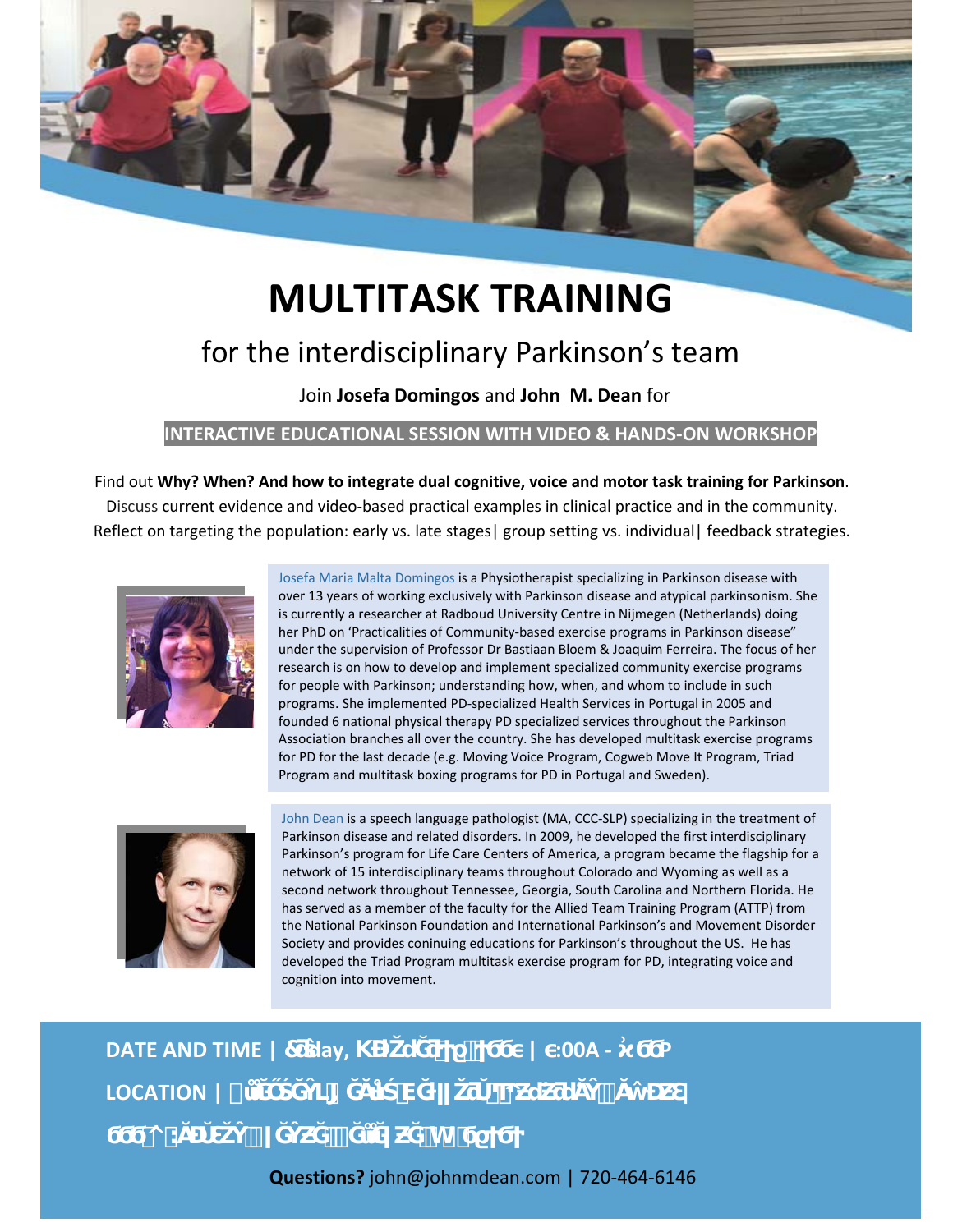#### **Continuing Education Credit**

This educational offering qualifies for 4 continuing education hours as required by many national, state, and local licensing boards and professional organizations. Save your course outline and certificate of completion, and contact your own board organization for specific filing requirements.

**Physical Therapists, Physical Therapist Assistants, Occupational Therapists, Certified Occupational Therapist Assistants:** This course will be offered for 4 contact hours for physical therapy, physical therapist assistant as well as occupational therapist and certified occupational therapist assistant continuing education, accredited by the Pennsylvania State Board of Physical Therapy.

**Speech‐Language Pathologists:** This course is offered as "CEU-eligible" for 4 hours of Speech Language Pathology. Because SLPs will have to maintain and submit documentation for CEUs, they are eligible to attend both sessions for free.

**Athletic Trainers:** This course is approved by the Board of Certification to offer 4 continuing education units for Certified Athletic Trainers.

**All Professionals:** In order to process continuing education, please bring license number or other relevant numbers

#### **Certificates, Educational Offering Completion Requirements**

Certificates will be awarded upon receipt of payment and successful completion of the educational offering and evaluation form.

#### **Amended Certificates**

Please note that the credit hours listed above are offered by The Triad Solution, LLC and/or boards/ associations for a full day's attendance. In the event of late arrival and/or early departure, amended certificates indicating the actual number of credit hours earned will be provided upon contacting The Triad Solution, LLC.

**American with Disabilities Act (ADA**) If you require ADA accommodations, please contact The Triad Solution, LLC at least two weeks before the seminar date or prior to purchasing any online or distance learning products so that arrangements can be made.

**Disclosure** ‐ **Relevant financial relationships** – **John Dean** receives a speaking honorarium from The Triad Solution LLC for his presentation. **Relevant financial relationships** – **Josefa Domingos** receives a speaking honorarium from The Triad Solution LLC for her presentation. **Relevant nonfinancial relationships**‐John Dean has an uncompensated position with the International Parkinson and Movement Disorder Society. **Relevant nonfinancial relationships**‐Josefa Domingos has an uncompensated position as the co‐editor of the European Guidelines for Physiotherapy in Parkinson's, an initiative of Parkinsonnet and the International Parkinson and Movement Disorder Society.

#### **P** 720‐464‐6146 **F** 866‐313‐8101 john@johnmdean.com

#### **Who Should Attend?**

Physical Therapists Physical Therapist Assistants Speech‐Language Pathologists Occupational Therapists Certified Occupational Therapy **Assistants** Athletic Trainers Other Exercise Professionals **Seminar Schedule** 

**Registration**: 8:00 a.m **Seminar Begins**: 9 a.m. **Lunch Break**: 1 hour (on your own) Seminar Ends: 4:00 p.m. **Breaks**: 15 minutes (mid‐morning & mid‐afternoon)

#### **Learner Objectives**

#### **By the end of the session, participants will be able to:**

- 1. Describe key components of dual task/multitask interventions for Parkinson's and describe phenotypes of these activities (e.g. motor/motor and motor/cognitive approaches, among others).
- 2. List several strategies to incorporate dual task exercises into interventions that can improve performance in functional activities.
- 3. Identify ways to increase complexity in order to progress multitask interventions during exercise and clinical activities.
- 4. Explain the potential significance of a "transdisciplinary" approach to rehabilitation and state opportunities for participation and carry over by all three rehab disciplines and exercise professionals.
- 5. List manifestations of indications of fatigue, overexertion and any other potential complications

#### **PAYMENT INFORMATION:**

Pricing: \$40 for 4 hours of CE credit

Cash, Check & Credit Card Accepted

Cancellations received at least 10 business days before the event are refundable less a \$20 administrative charge per registrant